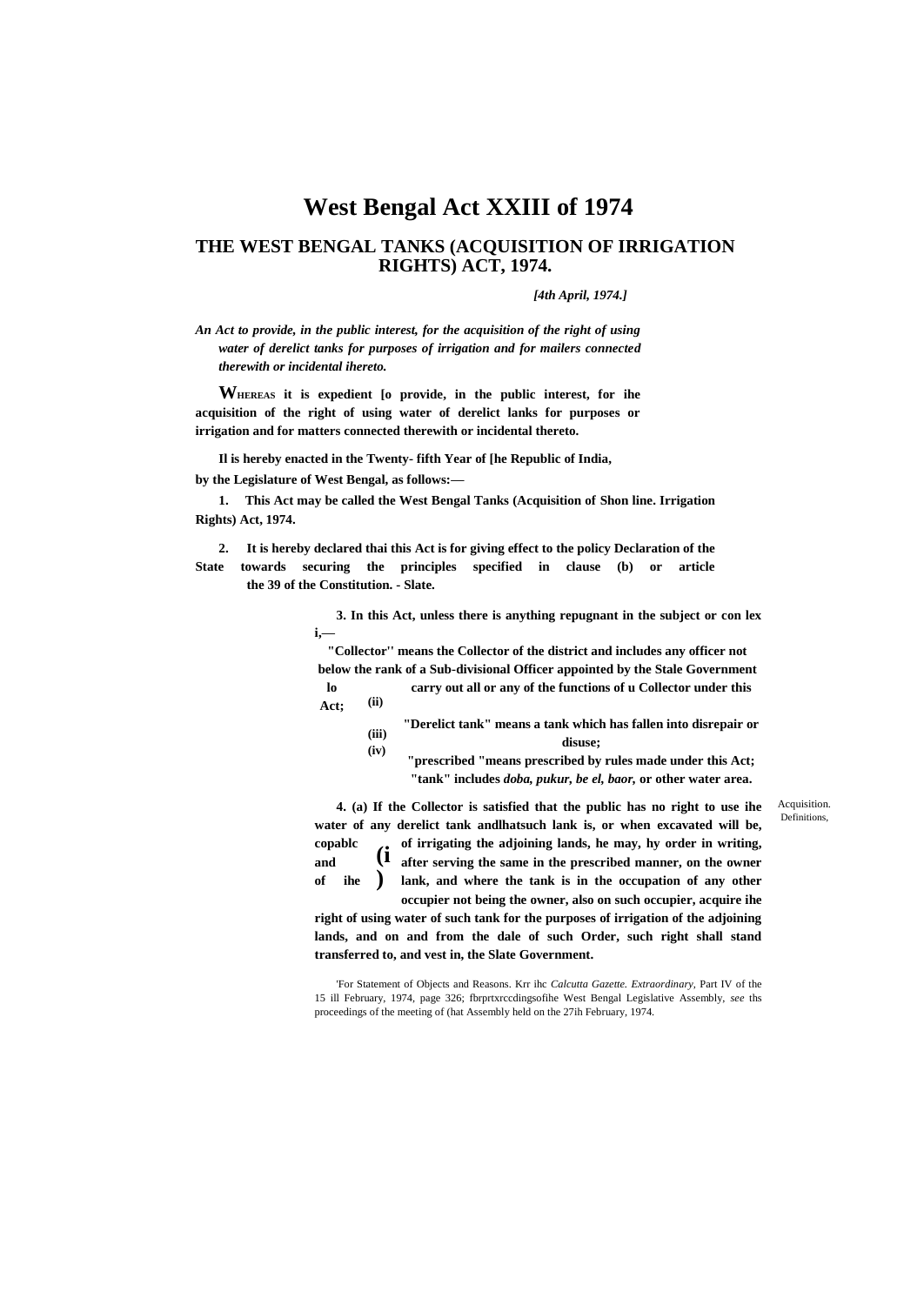*The West Bengal Tanks (Acquisition of Irrigation Right si Aa, 1974.*

**[West Ben. Act**

#### *(Sections 5-12,)*

**(b) After acquisition and vesting as aforesaid, [he Collector may make such farther orders as may appear id him to be necessary or expedient in conneclion with, or in relation to, such acquisition.**

**Power of Collector [o** Cr.'.it upon tanks.

**5. Where the Col lector acquires the right of using the waierof any lank for (he purposes of irrigation under section 4, it shall be lawful For the Collector or for any person or persons authorised by him in this behalf, to enter upon such tank, and to excavate, enlarge or deepen the tank or construct, strengthen, enlarge or improve any** *buttdor* **embankment of such tank ono do any other thing for the purposes of ensuring, irrigation 10 the adjoining lands.**

Enforcement of the right of ihe public **(u Lit water.**

RcslricUan on Lie use of wafer.

Amount to be paid.

**6. Where the public lias the light of using water for purposes of irrigation from any derelict tank and the owner, or where there arc more than one owner, all the owners do not agree or neglect to provide irrigational facilities, it shall be competent for the Collector to enforce by order in writing the right of the public and to take action as provided in section 5.**

**7, Notwithstanding anything contained in sections4and 6, the water of any tank shall not be used for the purposes of irrigation beyond such limit as maybe fixed by the Collector having regard Jo ihe minimum level of water necessary for pisciculture.**

**8. Where the right of using water Tor purposes of irrigation of any tank has been acquired under section 4, there shall be paid to the owner and every person interested in such tank, an amount which may be determined by the Collector at the rate of rupee one per 0.4 hectare of the total area of the tank.**

**Appeal. 9, /^ny person aggrieved by an order under section 4 or section 6,**

**may appeal to such authority as may be prescribed.**

Bar to iurisdiction of Conns,

**10. Any orderserved or any action taken or anything done in exercise of ihe power conferred by or under this Act, shall not be called in question in any Court.**

**indemnity. n, No suit, prosecution or other legal proceedings shall lie against any person for anything which is in good faith done or intended to be done in pursuance of this Act or any rule or order made thereunder.**

**Power i a make rules.**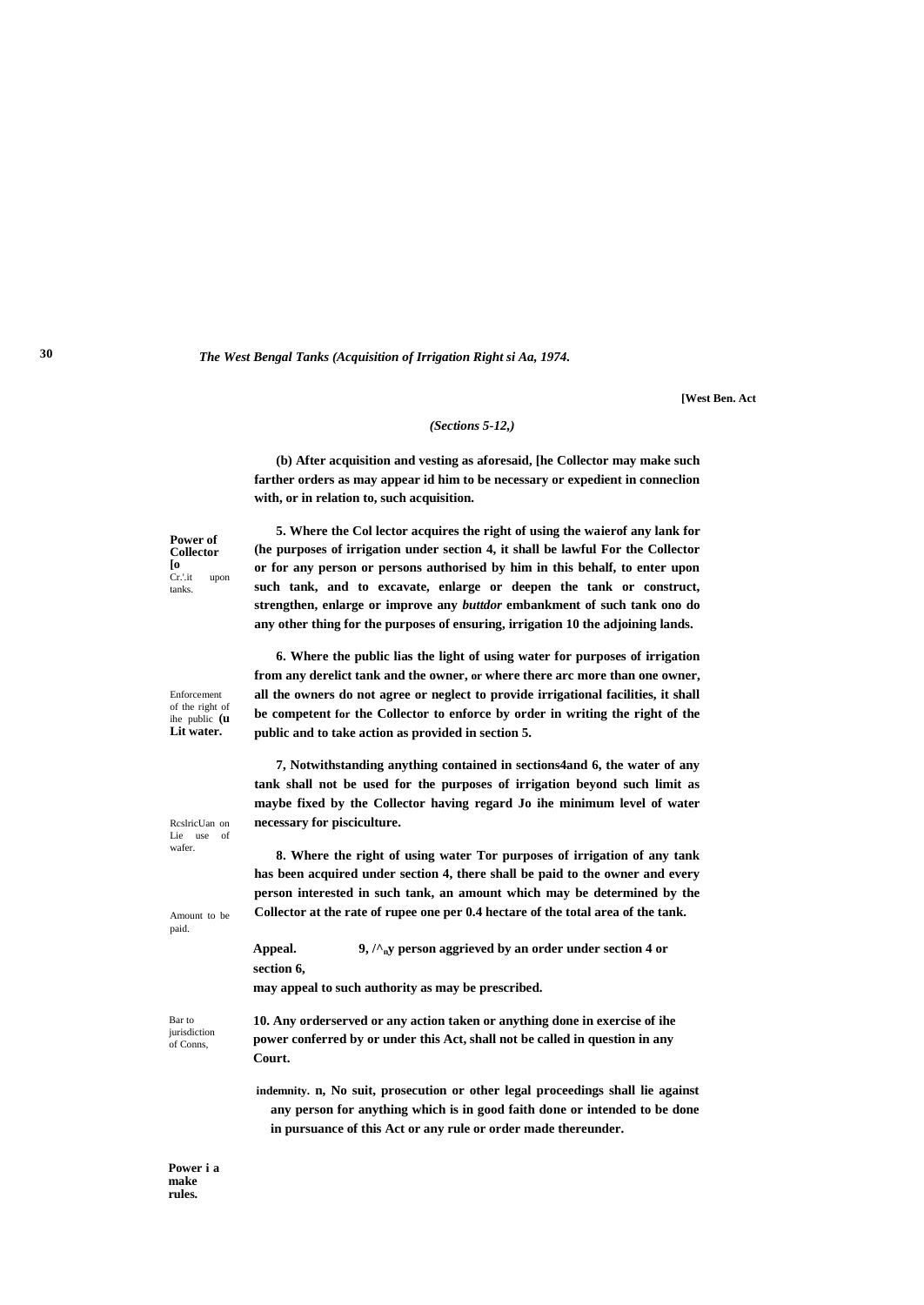**12, The State Government may make rules for carrying out the purposes of ihis Act.**